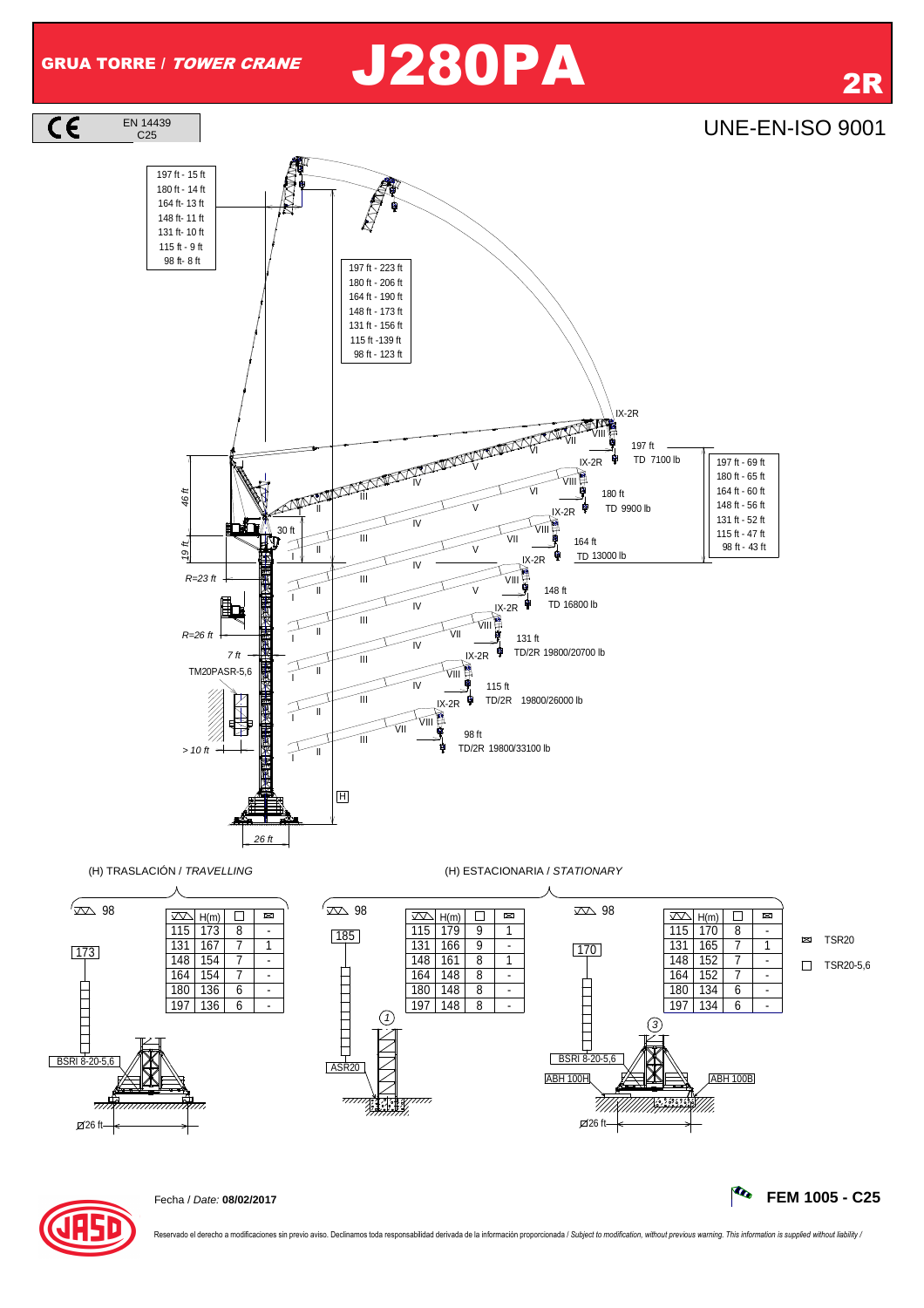| CARGAS / LOADS |                                               |                                           |       |       |       |       | <b>J280PA.2R</b> |      |      |
|----------------|-----------------------------------------------|-------------------------------------------|-------|-------|-------|-------|------------------|------|------|
| $5$ TD (lb)    | Cargas máximas / Maximum loads<br>TD-19800 lb |                                           |       |       |       |       |                  |      |      |
| $\Box$         | 19800 lb                                      | Alcance del gancho [ft] / Hook reach [ft] |       |       |       |       |                  |      |      |
| [ft]           | $@$ (ft)                                      | 82                                        | 98    | 115   | 131   | 148   | 164              | 180  | 197  |
| 197 ft         | 131                                           | 19800                                     | 19800 | 19800 | 19700 | 15600 | 12200            | 9400 | 7100 |
| 180 ft         | 132                                           | 19800                                     | 19800 | 19800 | 19800 | 16000 | 12700            | 9900 |      |
| 164 ft         | 133                                           | 19800                                     | 19800 | 19800 | 19800 | 16300 | 13000            |      |      |
| 148 ft         | 135                                           | 19800                                     | 19800 | 19800 | 19800 | 16800 |                  |      |      |
| 131 ft         | 131                                           | 19800                                     | 19800 | 19800 | 19800 |       |                  |      |      |
| 115 ft         | 115                                           | 19800                                     | 19800 | 19800 |       |       |                  |      |      |
| 98 ft          | 98                                            | 19800                                     | 19800 |       |       |       |                  |      |      |

| $TD/2R$ (lb)<br>C<br>$\circ$                                                                                                                                                                                          |          | Cargas máximas / Maximum loads<br>TD/2R - 19800/39700 lb |       |       |       |       |       |      |      |  |
|-----------------------------------------------------------------------------------------------------------------------------------------------------------------------------------------------------------------------|----------|----------------------------------------------------------|-------|-------|-------|-------|-------|------|------|--|
|                                                                                                                                                                                                                       | 19800    | Alcance del gancho [ft] / Hook reach [ft]                |       |       |       |       |       |      |      |  |
| $\sum\!N}$                                                                                                                                                                                                            | 39700    |                                                          |       |       |       |       |       |      |      |  |
| $[ft] % \begin{center} % \includegraphics[width=\linewidth]{imagesSupplemental_3.png} % \end{center} % \caption { % Our method is used for the method. % The method is used in the text. % } % \label{fig:example} %$ | $@$ (ft) | 82                                                       | 98    | 115   | 131   | 148   | 164   | 180  | 197  |  |
| 197 ft                                                                                                                                                                                                                | 130      | 19800                                                    | 19800 | 19800 | 19400 | 15200 | 11800 | 9000 | 6600 |  |
|                                                                                                                                                                                                                       | 85       | 39700                                                    | 31800 | 24700 |       |       |       |      |      |  |
| 180 ft                                                                                                                                                                                                                | 131      | 19800                                                    | 19800 | 19800 | 19800 | 15600 | 12300 | 9500 |      |  |
|                                                                                                                                                                                                                       | 85       | 39700                                                    | 32000 | 25000 |       |       |       |      |      |  |
| 164 ft                                                                                                                                                                                                                | 132      | 19800                                                    | 19800 | 19800 | 19800 | 15900 | 12600 |      |      |  |
|                                                                                                                                                                                                                       | 85       | 39700                                                    | 32100 | 25200 | 20000 |       |       |      |      |  |
| 148 ft                                                                                                                                                                                                                | 134      | 19800                                                    | 19800 | 19800 | 19800 | 16300 |       |      |      |  |
|                                                                                                                                                                                                                       | 85       | 39700                                                    | 32400 | 25600 | 20400 |       |       |      |      |  |
| 131 ft                                                                                                                                                                                                                | 131      | 19800                                                    | 19800 | 19800 | 19800 |       |       |      |      |  |
|                                                                                                                                                                                                                       | 85       | 39700                                                    | 32600 | 25900 | 20700 |       |       |      |      |  |
| 115 ft                                                                                                                                                                                                                | 115      | 19800                                                    | 19800 | 19800 |       |       |       |      |      |  |
|                                                                                                                                                                                                                       | 85       | 39700                                                    | 32700 | 26000 |       |       |       |      |      |  |
| 98 ft                                                                                                                                                                                                                 | 98       | 19800                                                    | 19800 |       |       |       |       |      |      |  |
|                                                                                                                                                                                                                       | 86       | 39700                                                    | 33100 |       |       |       |       |      |      |  |





Reservado el derecho a modificaciones sin previo aviso. Declinamos toda responsabilidad derivada de la información proporcionada / Subject to modification, without previous warning. This information is supplied without lia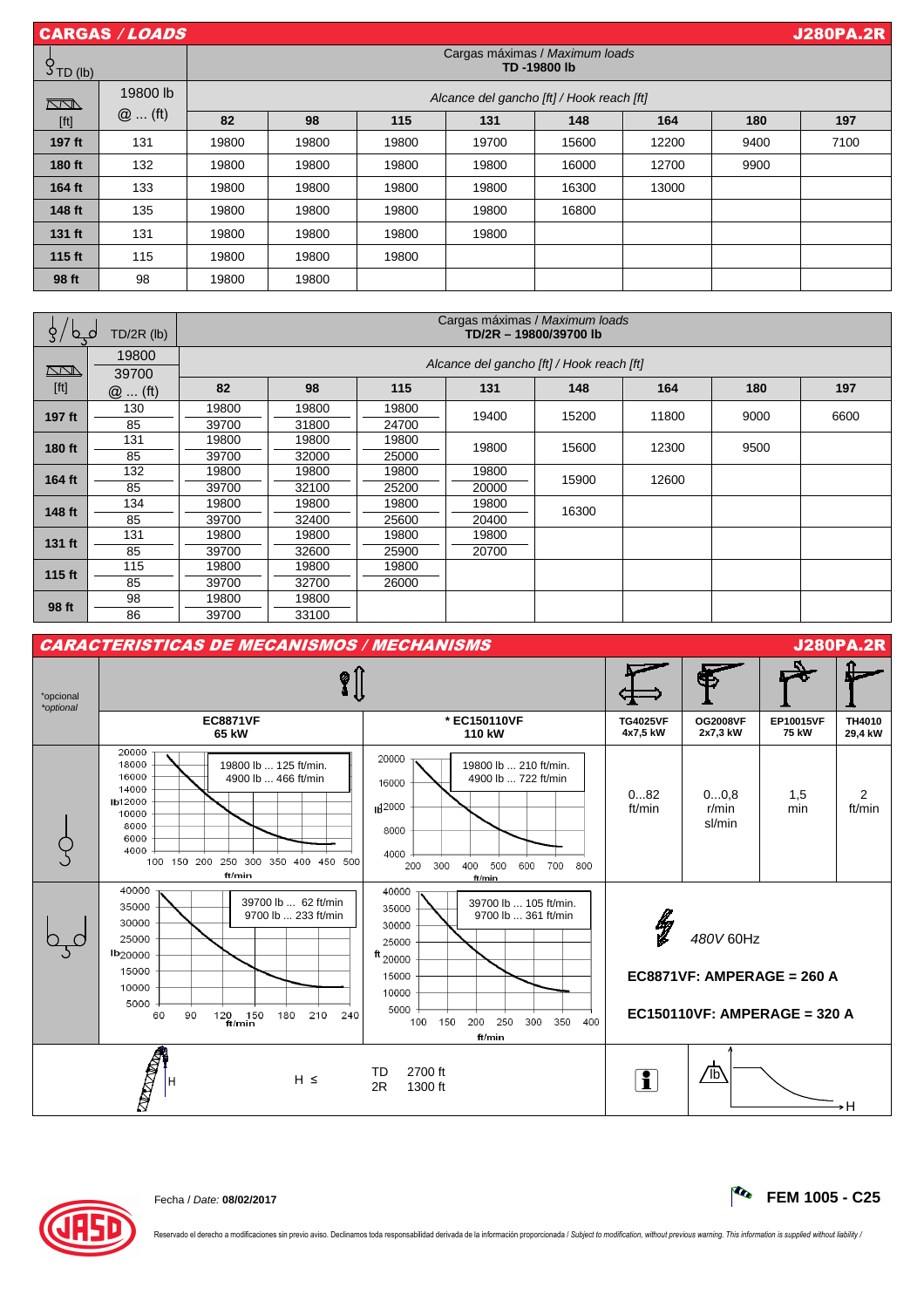| <b>LISTA DE EMBARQUE / PACKING LIST</b>                                                                     |                                                                       |                                                                                                   |                                                                     |                                                                        |                                                             |                                                                      |  |  |
|-------------------------------------------------------------------------------------------------------------|-----------------------------------------------------------------------|---------------------------------------------------------------------------------------------------|---------------------------------------------------------------------|------------------------------------------------------------------------|-------------------------------------------------------------|----------------------------------------------------------------------|--|--|
| <b>DENOMINACIÓN / DENOMINATION</b>                                                                          |                                                                       |                                                                                                   | $L$ [ft]                                                            | A [ft]                                                                 | $H$ [ft]                                                    | P/W<br>[Ib]                                                          |  |  |
| Torre inferior<br>Lower tower/                                                                              | TSRI-20-5,6                                                           | I                                                                                                 | 19.7                                                                | 7.4                                                                    | 7.4                                                         | 14500                                                                |  |  |
| Torre<br>Tower                                                                                              | <b>TSR20</b><br>TSR20-5,6                                             | I                                                                                                 | 14.0<br>19.7                                                        | 7.4<br>7.4                                                             | 7.4<br>7.4                                                  | 6900<br>9400                                                         |  |  |
| Torre asiento pista, torre superior y orientación<br>Slewing table, top tower and slewing mechanism         |                                                                       | ╣                                                                                                 | 31.6                                                                | 7.6                                                                    | 8.3                                                         | 32200                                                                |  |  |
| Tramo de pluma<br>Jib section                                                                               | $[11]$<br>[III]<br>Ш<br>[IV]<br>[V]<br>[V]<br>[VII]<br>[VIII]<br>[IX] | $\mathsf{V}$<br>$\mathsf{VI}$<br>Ш<br>IV<br>VII<br>$VIII$ $IX$<br>AVANTAVANTAVAVANTAVAVANTAVAVANT | 20.5<br>18.1<br>34.4<br>34.4<br>34.4<br>34.4<br>18.3<br>12.1<br>3.8 | $\overline{7}$<br>5.2<br>5.2<br>5.2<br>5.2<br>5.2<br>5.2<br>5.2<br>5.2 | 5.6<br>5.7<br>5.7<br>5.7<br>5.7<br>5.7<br>5.7<br>6.0<br>6.4 | 3300<br>2500<br>4450<br>4100<br>3700<br>3200<br>1800<br>1900<br>1500 |  |  |
| Contrapluma con mecanismos, pasteca y plumin<br>Counterjib with mechanisms, reeving block and auxiliary jib |                                                                       | ₹                                                                                                 | 23.5                                                                | 7.2                                                                    | 8.1                                                         | 42100                                                                |  |  |
| Contrapluma con elevacion pluma, pasteca y plumin                                                           | Counterjib with luffing mechanisms, reeving block and auxiliary jib   | A<br>$\frac{1}{\sqrt{2}}$<br>A                                                                    | 23.5                                                                | 7.2                                                                    | 8.1                                                         | 23300                                                                |  |  |
| Mecanismo elevacion carga<br>Hoisting mechanism                                                             |                                                                       | ェ<br><a< td=""><td>7.9</td><td>7.0</td><td>6.8</td><td>18800</td></a<>                            | 7.9                                                                 | 7.0                                                                    | 6.8                                                         | 18800                                                                |  |  |
| Polipasto<br>Hook assembly                                                                                  | 2R/TD<br>TD                                                           | $\Delta$                                                                                          | 3.1<br>0.5                                                          | 0.8<br>0.5                                                             | 5.3<br>5.5                                                  | 1050<br>430                                                          |  |  |
| Tirante sostén pluma<br>Jib support tie                                                                     |                                                                       | I<br>Ŵ                                                                                            | 19.1                                                                | 1.4                                                                    | 1.6                                                         | 4600                                                                 |  |  |
| Parte superior<br>Top part                                                                                  |                                                                       | ا الله                                                                                            | 39.0                                                                | 7.2                                                                    | 2.8                                                         | 11900                                                                |  |  |
| Plataforma y cabina (2 x 1,5)<br>Platform and cabin                                                         |                                                                       | т                                                                                                 | 13.1                                                                | 6.3                                                                    | 7.7                                                         | 2600                                                                 |  |  |
| Transporte torre de montaje<br>Jacking cage transport                                                       | TM20PASR-5,6                                                          | $\frac{1}{\tau}$                                                                                  | 35.5                                                                | 7.5                                                                    | 7.9                                                         | 26800                                                                |  |  |
| Contrapeso<br>Counterweight                                                                                 |                                                                       | ╬ A I                                                                                             | 14.8                                                                | 0.8                                                                    | 2.6                                                         | 13200                                                                |  |  |
| Contrapeso / Counterweight                                                                                  | Lastre<br><b>Ballast</b>                                              | x<br>A<br>$\mathcal{A}$                                                                           | 12.5                                                                | 1.9                                                                    | 4.9                                                         | 13200                                                                |  |  |



Reservado el derecho a modificaciones sin previo aviso. Declinamos toda responsabilidad derivada de la información proporcionada / Subject to modification, without previous warning. This information is supplied without lia